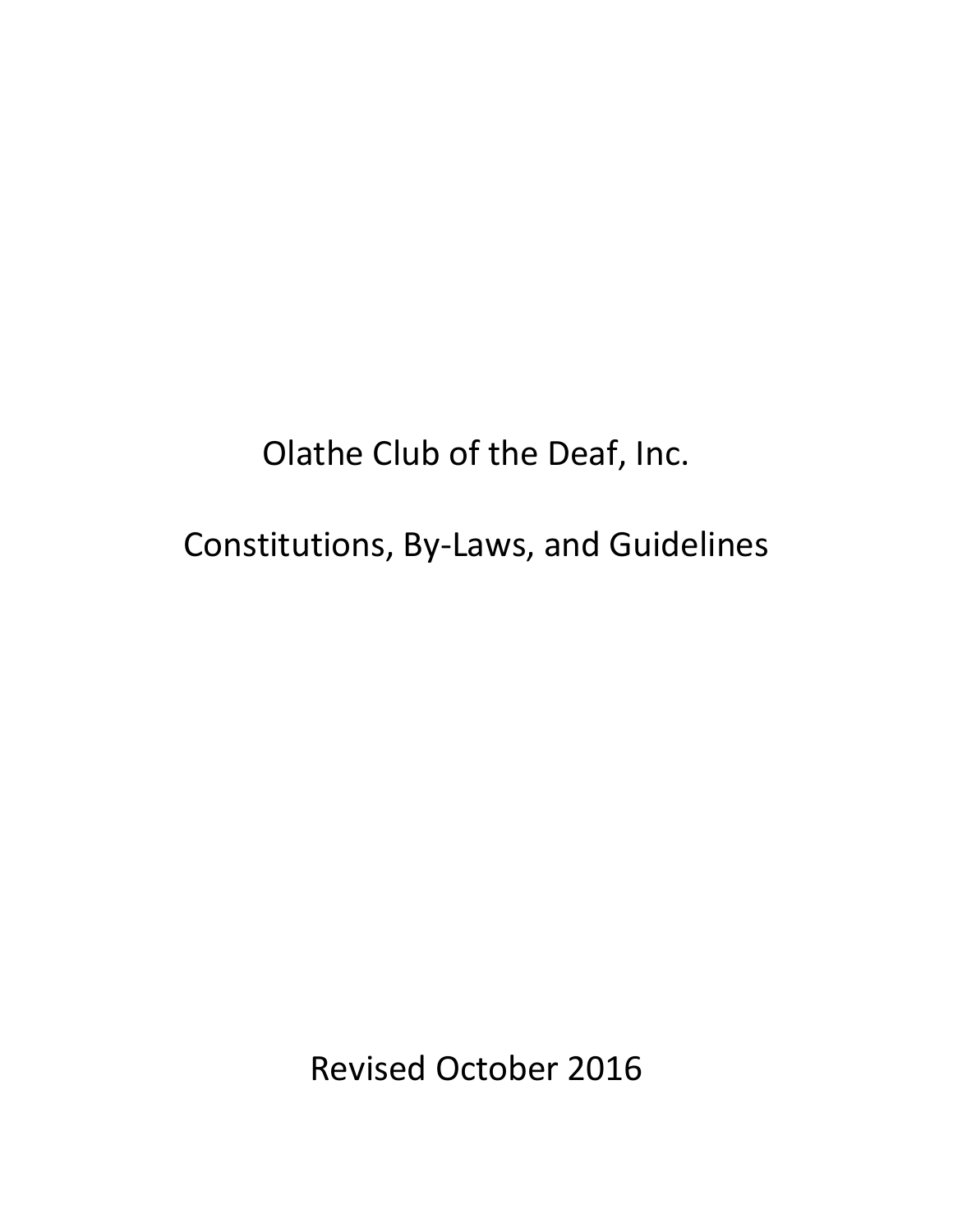## CONSTITUTION OF THE OLATHE CLUB OF THE DEAF, INC.

### ARTICLE I – Name

The name of this organization  $-$  of, for and by the deaf, exclusively, shall be THE OLATHE CLUB OF THE DEAF, INC. a non-profit organization with IRS 501(c)3 status.

## ARTICLE II – Object

The object of the Organization shall be:

- A) To promote and maintain good fellowship among the membership.
- B) To serve the deaf community with special emphasis on the needs of the aged and the young.
- C) To stage social, civic and cultural activities for the good of the deaf community.
- D) To foster athletic teams so fielded for competition in the city leagues and in the tournaments sponsored by any regional or national association of the deaf.

#### ARTICLE III – Membership

Membership shall be open to deaf persons and to hearing spouses of deaf members – regardless of race, creed, or nationality. Any graduating senior from high school in Kansas is automatically a member from the date of his/her graduation to the end of the year. Hearing persons may be admitted into the organization as associate members, and they will have all the privileges of the membership.

## ARTICLE IV – Dues

The OCD members may set a fixed amount for the organization membership (or any applicable) dues to be levied on active and associate members from time to time to keep the financial status solvent for the Olathe Club of the Deaf, Inc. New officers shall pay their membership by the 2<sup>nd</sup> Saturday of January.

#### ARTICLE V – Officers

The officers of the Organization shall be President, Vice President, Secretary, Treasurer, Social Events Director, and two (2) Board Member-at-Large. The elected officers shall be a bona fide member of the Organization for at least one-year immediately prior to the election.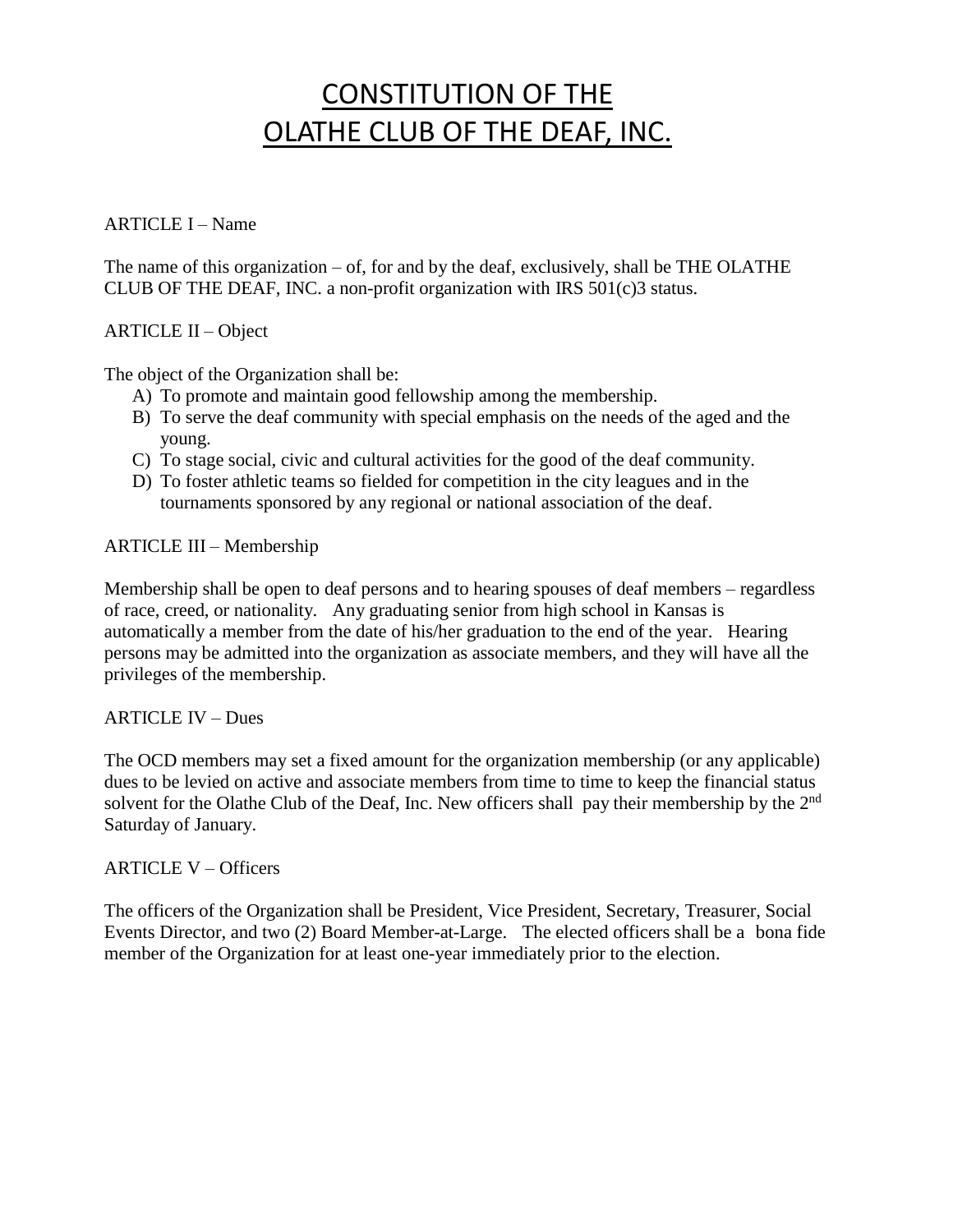## ARTICLE VI – Board of Directors

The Board of Directors shall consist of seven (7) voting members of which six (6) are duly elected officers of the Organization and one (1) at-large board member elected by the members of Organization. The Organization's immediate Past President shall be an ex-offico and non-voting member serving on the Board as its advisor.

## ARTICLE VII – Dissolution

Members may decide to dissolute the organization by a 3/4 vote of all members present at a meeting. Upon the dissolution of the Olathe Club of the Deaf, (if this ever be), the Board of Directors shall, after paying off debts of the said Organization, dispose of all the assets of the Organization in the favor of the Deaf Cultural Center. No assets in the process of this dissolution shall accrue to the benefits of the Officers and memberships.

## ARTICLE VIII – Revision of the Constitution

Section 1 Amendments to the Constitution of the Olathe Club of the Deaf, Inc. may be changed, revised, or added as long as proposed inclusions and exclusions are submitted in writing at the regular meeting for distribution at the next meeting. The secretary shall distribute the notice of such proposed amendment to members within five (5) days of its introduction.

Section 2 The passage of any such proposed changes shall be contingent on 3/4 vote of all members present at the meeting.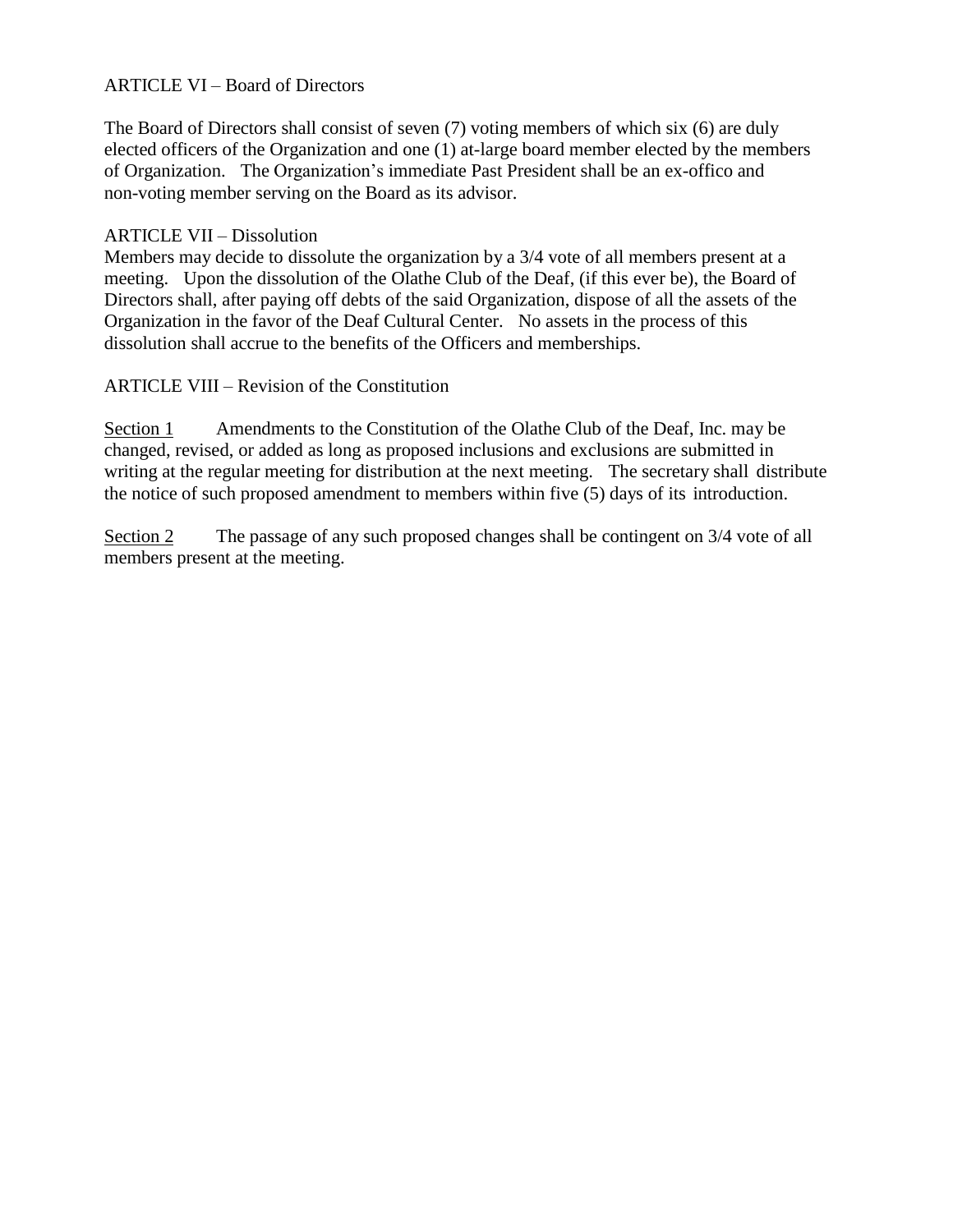# BY-LAWS OF THE OLATHE CLUB OF THE DEAF, INC.

#### ARTICLE I – Duties of Officers

Section 1 The President shall perform the following duties:

- A) Preside at all meetings of the Organization and of the Board of Directors.
- B) Call special meetings if needed.
- C) Appoint members of committees as so set up.
- D) Sign all warrants on the treasury of the Organization.
- E) Safeguard the welfare and stability of the Organization.
- F) Select a Parliamentarian and/or sergeant-at-arms if deemed necessary at each meeting.
- G) Will have the final approval of the newsletter before sent out.
- H) Has final approval of the last minute events within 2 weeks to the date of event with board's approval.

Section 2 The Vice President shall perform the following duties:

- A) Assume responsibilities and duties of the President in his absence.
- B) See to it that responsible people keep the premises reasonably clean.
- C) Authorize service for the premises not to exceed \$500.00.
- D) Be responsible for all keys issued out for the needs of officers and committee members.
- E) See that the Law Committee is formed every six (6) months upon his or her election and have it in function before commencing his or her duties. The Law Committee shall review the meeting minutes of the past year to update the codes of the Constitution and the By-Law into formal format. If no such amendments were made during the past year, the action to update the format would not be necessary. If such action is duly conducted, it shall be submitted after the sixth months' meeting for approval of such action. Until October, the Law Committee shall review all motions referred by the members and make such recommendations at the next meeting, including proposing such related amendments or considering such referral to be without merit.
- Section 3 The Secretary shall perform the following duties:
	- A) Keep a record of the proceedings of all meetings in detail.
	- B) Make sure all of the records are placed in the journal book; the journal shall be given to the newly elected secretary in January.
	- C) Issue notices of meeting and agenda as decreed by the President.
	- D) Conduct all correspondence on behalf of the Organization.
	- E) Keep the motions, which are referred to the law committee and shall be put into file.
	- F) Shall be responsible for the Post Office key.
- Section 4 The Treasurer shall perform the following duties:
	- A) Collect all fees and dues.
	- B) Render a monthly account of all receipts and expenditures.
	- C) Subject all monthly reports to the Board of Trustees for audit.
	- D) Exercise a permanent authority to pay monthly utility bills and other bills of this character when they fall due.
	- E) Pay all other bills only on approval of the members.
	- F) Shall ensure that any money collected or in possession be deposited at a Bank once a week.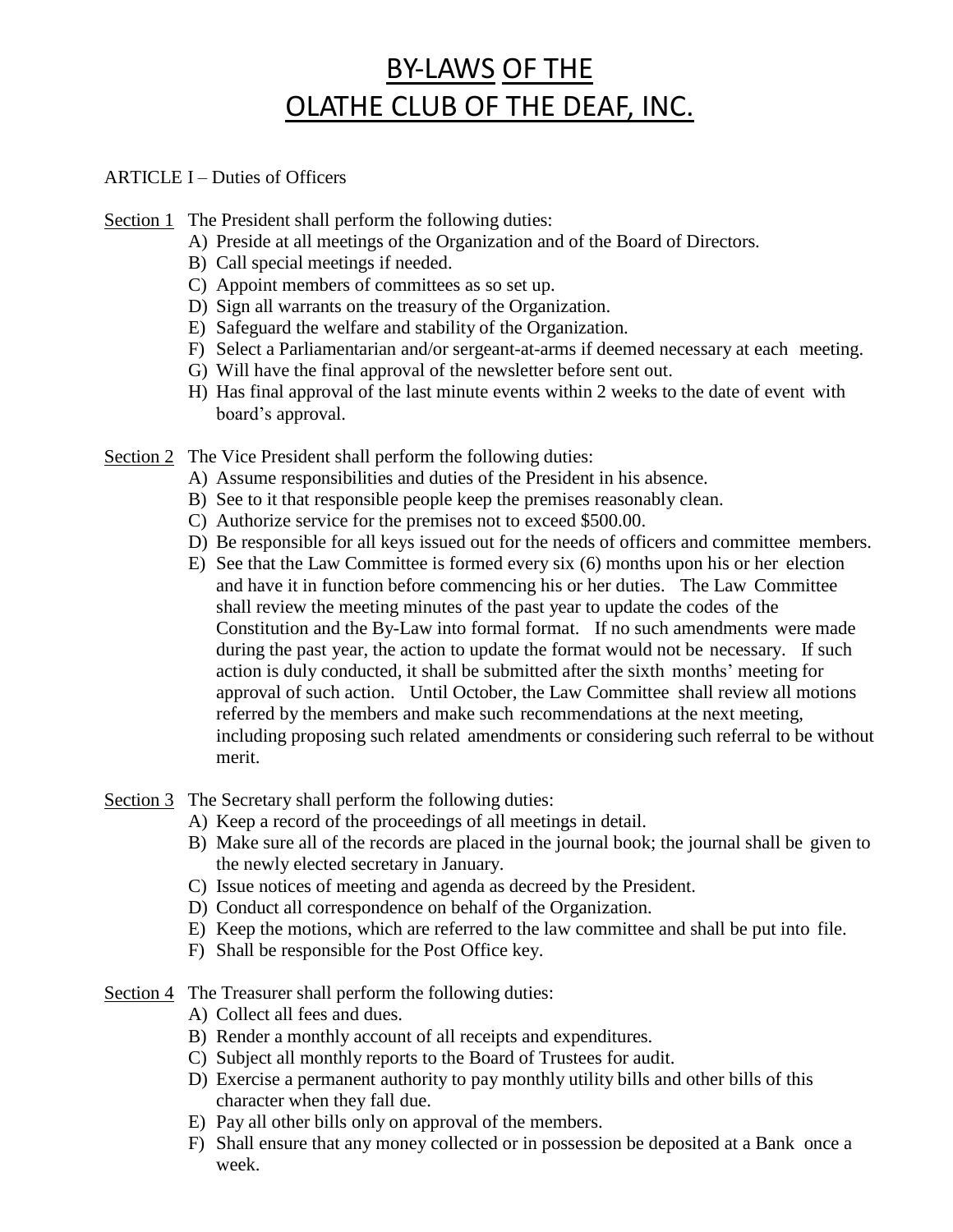- G) Shall pay sale taxes quarterly to Kansas Department of Revenue.
- H) Shall file any reports as required by Internal Revenue Service or any applicable status and regulations by May 15 annually.
- I) Shall file any annual report and pay fees as required by Kansas Secretary of State by September annually.

Section 5 The Social Event Director shall have the following duties:

- A) Shall be responsible for all events and rental schedules for the use of the Organization's Hall.
- B) Be responsible for scheduling OCD Officers to the duty of opening and closing the hall for any events.

Section 6 The Board Member-at-Large shall assist all officers with their duties as deemed necessary.

ARTICLE II – Reimbursements

Upon presentation of cash receipts, all officers and committee members shall be reimbursed for outof-pocket expenses with proof of transactions such as receipts encored in the performance of their duties. Any committee member (other than people on contract for such service) shall pay for any admission to any event, including the committee's assigned event. If the committee member has successfully completed duties, he/she may request for such reimbursement.

## ARTICLE III – Board of Trustees

The Board of Trustees shall consist of three (3) members for the explicit purpose of auditing the Treasurer's monthly reports. Each Trustee shall serve up to three years in a rotation whereby only one trustee is appointed at the annual election. The newly appointed trustee is a "baby" member on the roster. The proceeding "baby" trustee shall move up on the roster to become a "junior" member, after the proceeding "junior" member is moved up to become "senior" member. The "senior" trustee shall terminate his or her duties at the annual election. The President may decide not to appoint a trustee by allowing the assembly to elect the trustee. A trustee cannot be one of elected officer.

ARTICLE IV – Vacancies Declared

In the event that an officer or trustee fails to attend regular meetings without notifying the President three (3) times in succession, his/her office shall be declared vacant and may be immediately filled.

#### ARTICLE V – Meeting and Quorum

Section 1 Second Saturday of every month is reserved for OCD's regular meeting, unless Homecoming, Holiday Eve or other assigned events fall on that day, then it can be moved to another day with members' approval. There shall be no regular meeting in June, July, September and December.

Section 2 The Robert's Rules of Order (of the latest edition) shall be the parliamentary authority for any meeting of the Organization.

Section 3 Fifteen (15) active members shall constitution a quorum for the transaction of business at any meeting.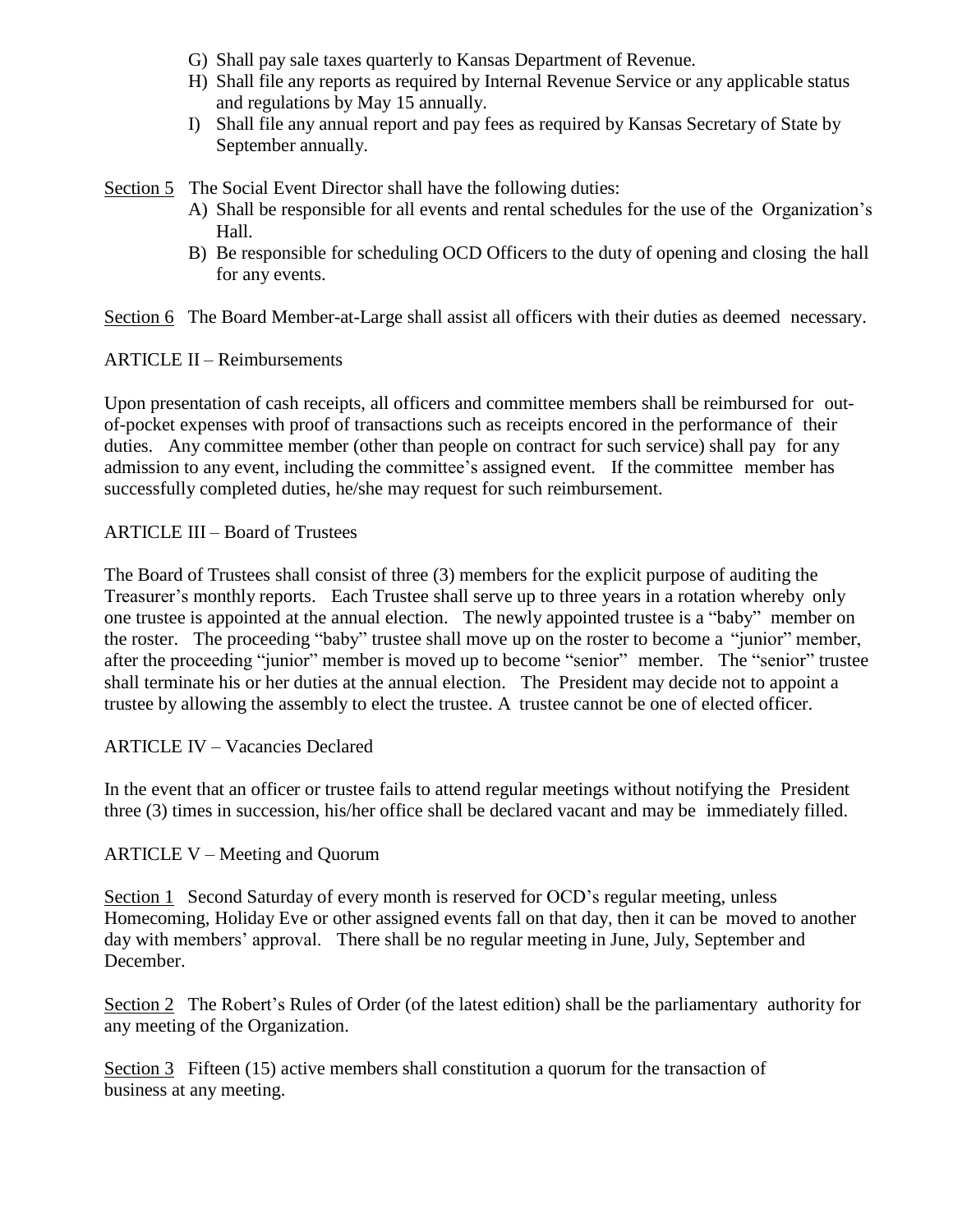Section 4 The meeting cannot be called to order if either President or Vice President is absent unless the President has delegated the special authority to such office in writing.

Under the special circumstance that both the President or Vice President are (or are expected to be) incapacitated for a length of at least two months, the members may elect a temporary presiding officer and that meeting shall be considered to be in proper order with the full authority, including electing a new President if necessary.

Section 5 The Board of Directors shall have Board meeting monthly

- A) Maintain OCD's operation in good standing
- B) Discuss any issues that need to be resolve immediately

ARTICLE VI – Nomination and Election of Officers

Section 1 The President shall select a chairperson for the nomination committee in October. The nomination committee shall consist of two (2) whom are not candidate.

Section 2 The Annual election shall be held at the November meeting each year, and the newly elected officers shall commence their duties at the January meeting.

Section 3 Nominations for officers shall be made from the floor with the oath being administered after the meeting.

Oath: I, (name), solemnly swear that I will perform the duty as (officer) to the best of my ability, and uphold the Constitution and By-Laws of the Olathe Club of the Deaf, Inc. So help me God.

Section 4 Nominees for each office receiving a majority of votes of the quorum present shall be declared elected.

I, (name of current secretary), as Secretary of Olathe Club of the Deaf cast the ballot that (name) is our new (officer) for the (following year).

Section 5 Should no nominee receive a majority, two nominees receiving the most votes shall be elected in a run-off ballot.

Section 6 Voting shall be by secret ballot. Should it be appear that there are more ballots than voters, the ballots shall be annulled and a new one taken.

Section 7 If any candidate wishes to run for office, he or she shall be required to be present at the time of voting. If in case of an emergency, a letter of desire for an office will be accepted and voted upon by the members at large.

## Section 8

- A) No spouses may be President and Treasurer at same term.
- B) One active CODA (Child of Deaf Adult) can be Officer except position of President.

Section 9 The current secretary shall notify all affiliated organizations and renters of the new officers within ten (10) days of the election.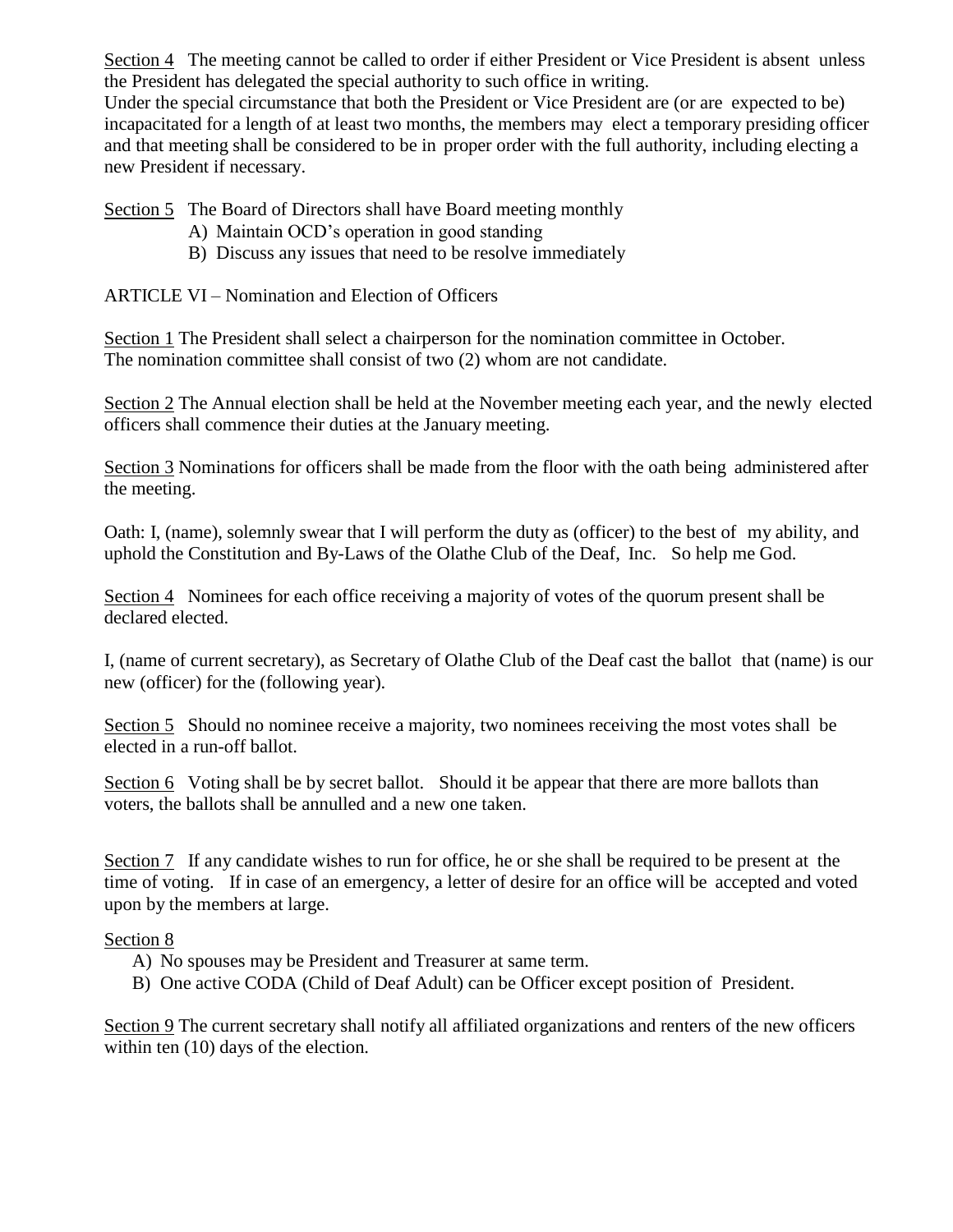#### ARTICLE VII – Order of Business

The customary order of business shall be as follows:

- 1. Call to order
- 2. Reading of the minutes
- 3. Correspondence
- 4. Treasurer's report followed by Trustee's report
- 5. Report of other officers
- 6. Reports of Committees
- 7. Unfinished business
- 8. New business
- 9. Election of new officers, et al (November only)
- 10. Announcements
- 11. Oath of officers (if needed)

ARTICLE VIII – Finance

- Section 1 Attendance of fifteen (15) members or more shall be required at any meeting authorizing expenditure of \$300.00 or more unless approved in an annual budget approved by members.
- Section 2 No financial loans from Olathe Club of the Deaf shall be permitted to any members or non-members for any reason(s).
- Section 3 A members who owes more than one hundred dollars (\$100.00 or more) are automatically suspended until the debt is paid in full. OCD Officers can use disciplinary action against the member as stated in Article IX, Section 5.

#### ARTICLE IX – Miscellaneous

- Section 1 ROLL CALL PROCEDURE Any tardy officers, if without any acceptable notification in advance, shall be counted as absent. The tardy officer's monthly report cannot be submitted after missing his/her turn, but his/her voting privilege shall not be taken away. However, the tardy officer may request for his/her excuse to be approved by the assembly at the time of his/her arrival at the meeting. If the excuse is approved, the office may proceed to give his/her monthly report. The President may grant an excused absence for anyone who is absent due to an event or activity occurred at the same time while representing the Olathe Club of the Deaf, Inc. These unexcused by tardies shall be counted against the officer's record.
- Section 2 DUAL OFFICE PROHIBITION No office may be elected to hold two offices at the same time and cannot hold office at another deaf clubs.(Example: being an officer in GKCAD and OCD in same term year.)
- Section 3 BOND REQUIRMENT President and Treasurer shall be bonded in order to handle any financial transaction.
- Section 4 NO MINORS No minors (under age of 18 years) shall be allowed to enter OCD Hall without any parent(s) or legal guardian(s) at any time, including those members who are minors.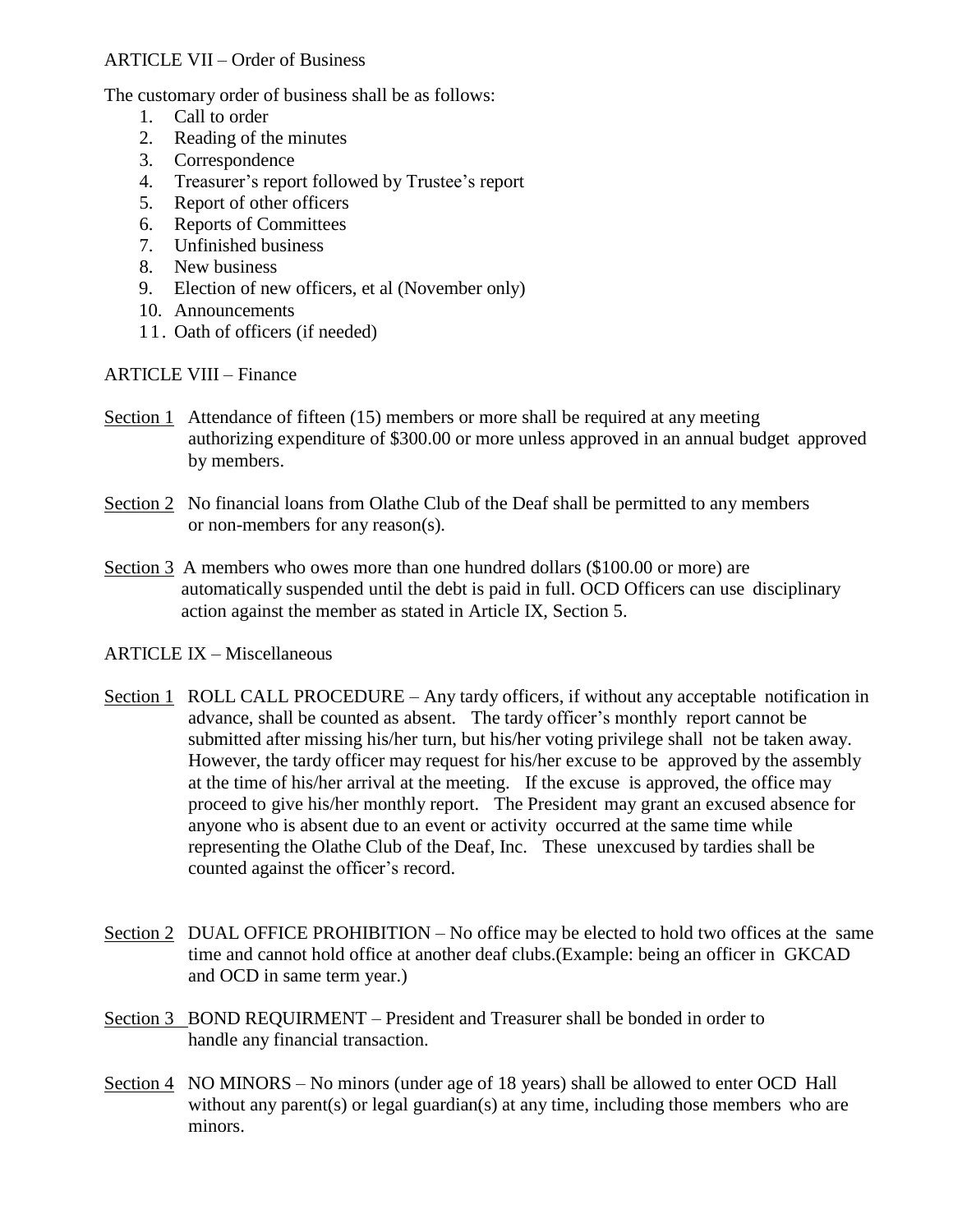- Section 5 DISCIPLINARY ACTIONS In any event, a member may be disciplined for his/her action occurred within the Organization or by any action that may harm the reputation of the Organization. The Robert's Rules of Order, of the latest edition, shall govern the disciplinary proceedings, but the Board of Directors shall determine the guilt of a member in lieu of the assembly. The assembly only may act upon appeal by said disciplined member. However, any final disciplinary action to be imposed upon a member is subjected to assembly's majority approval. It also applies to any non-member in denying his/her future application for membership of the Organization. The members on suspension shall continue to pay his/her dues in order to have suspension time served, or one will have to serve the full suspension period upon his/her return to membership after its expiration.
- ARTICLE  $X$  Revision of the By-Laws
- Section 1 Amendments to the By-Laws of the Olathe Club of the Deaf, Inc. may be changed, revised, or added as long as proposed inclusions and exclusions are submitted in writing at a regular meeting for deliberation at the next regular meeting.
- Section 2 The passage of any proposed change in the By-Laws shall be contingent of a 2/3 vote of all members present at the meeting.
- Section 3 As such proposed review, inclusions or exclusions may be referred to either the Law Committee or the Board of Directors for its recommendation. Either the Law Committee or Board, as referred specifically by the members, may propose such related amendments or rejections by the next meeting. If the referred party seeks for action in a timely manner that it is to include in the newsletter (distributed by mail) at least two weeks in advance prior to the next meeting, so that such proposed amendment, if related, may be voted upon at the next meeting.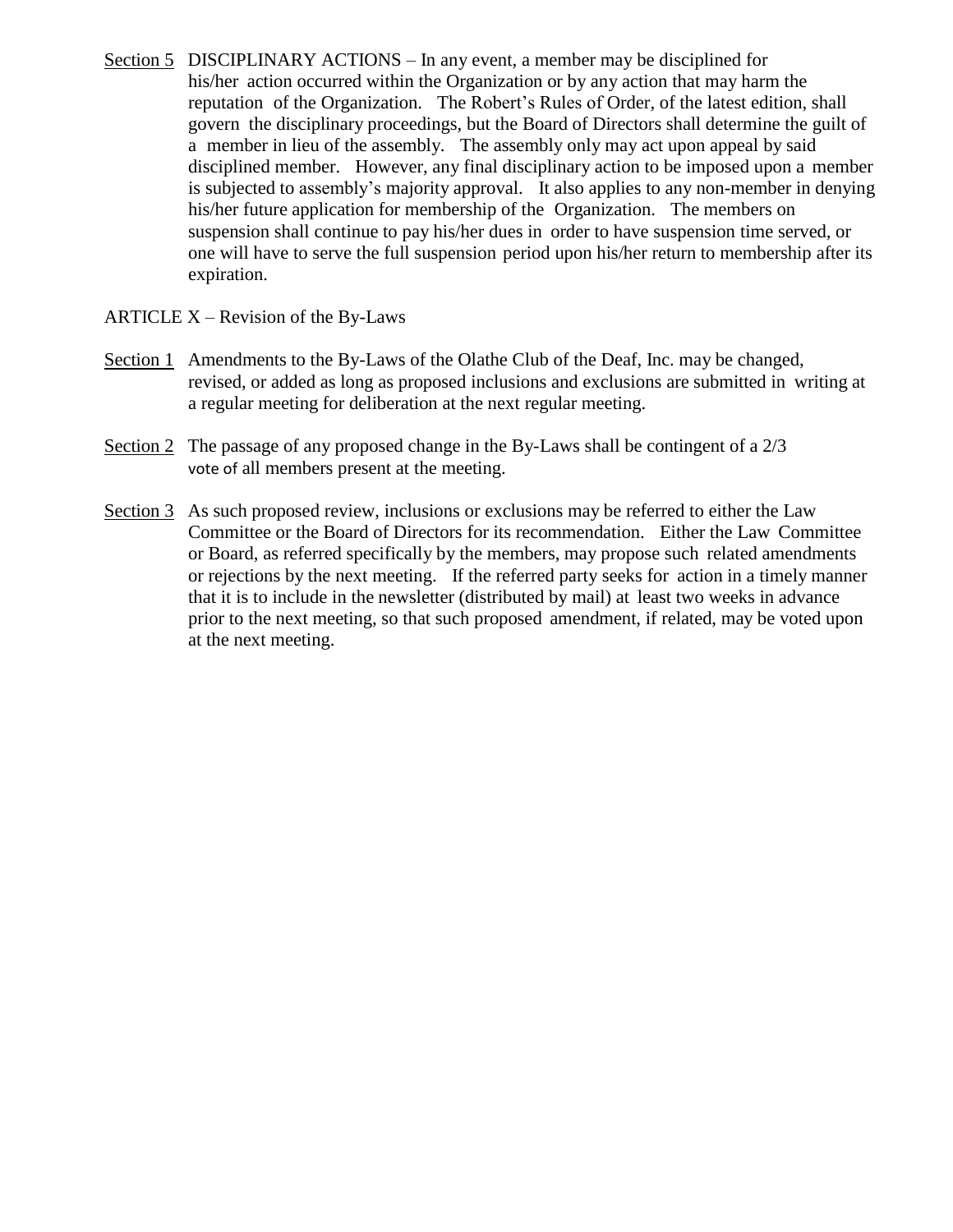## GUIDELINES OF THE OLATHE CLUB OF THE DEAF, INC.

#### **FISCAL:**

- A) The fiscal year of OCD shall be January  $1<sup>st</sup>$  to December 31 $<sup>st</sup>$ .</sup>
- B) Bank Accounts The OCD Treasurer shall maintain bank accounts on behalf of the OCD in the following manner:
	- a. Checking: All income shall be deposited into the OCD checking account.
	- b. Saving: All income shall be deposited into the OCD saving account instructed by OCD Board and the OCD Treasurer shall not withdraw any funds from such saving account without at least a twothird (2/3) vote of approval of OCD Board.
- C) Budget
	- a. Income and Receipts OCD shall derive income from:
		- i. Annual Member Dues from OCD members (based on month of when paid dues)
			- 1. Twenty dollars (\$20.00) for one year
			- 2. Fifteen dollars (\$15.00) for Senior Citizen (55+) for one year
			- 3. Ten dollars (\$10.00) for Athletes for one year (considers as non-member for OCD's events)
		- ii. Admission from attendances to OCD's events

1.Social night

- a.Member one dollar (\$1.00)
- b.Non-Member two dollars (\$2.00)
- 2.Events host by OCD
	- a. (Prices decide by OCD Board with discount pricing for members)
- iii. Rental Fees (Fees listed under 'HALL RENTAL CONTRACT')
- iv. Contributions or Donations from entities or individuals
- b. Expenses The OCD Treasurer shall follow what expenses to pay listed under Treasurer's duties (ARTICLE I – Duties of Officers; Section 4).

## **AFFILIATED CLUBS:**

- A) Must be a bona fide member of OCD
- B) Shall not be required to pay hall rental dues for that year
- C) Shall host at least (2) scheduled events each year
- D) Failure to host a scheduled event shall result in a fine of \$75.00 levied against affiliated club(s) payable to OCD
- E) All profit from the canteen goes to OCD treasury
- F) Affiliated clubs may sell food during the scheduled events a part of their fundraising
- G) The hosting club shall be required to clean up after the scheduled event. The hosting club shall be responsible for any damages to OCD's property
- H) Required to submit a monthly financial report to the OCD Treasurer at least 7 days before the next members' meeting.

## **ATHLETICS:**

- A) In order to participate in any sports under OCD, each player must be a member of OCD before registering on the MAAD team registration form by paying fee (s).
- B) The net profit from any event shall go the sports team funds.
- C) In order for a sport team to withdraw money from their funds, the OCD Board must approve it.
- D) Each sports team shall be responsible for the following expenses: such as combo tickets, transportation, lodging, equipment, sanctions for MAAD and National Sport Organization (NSO), entry fees for invitational tournaments, etc. Each sports team may request to borrow more money to help pay for expenses, but the members must vote approval during the regular meeting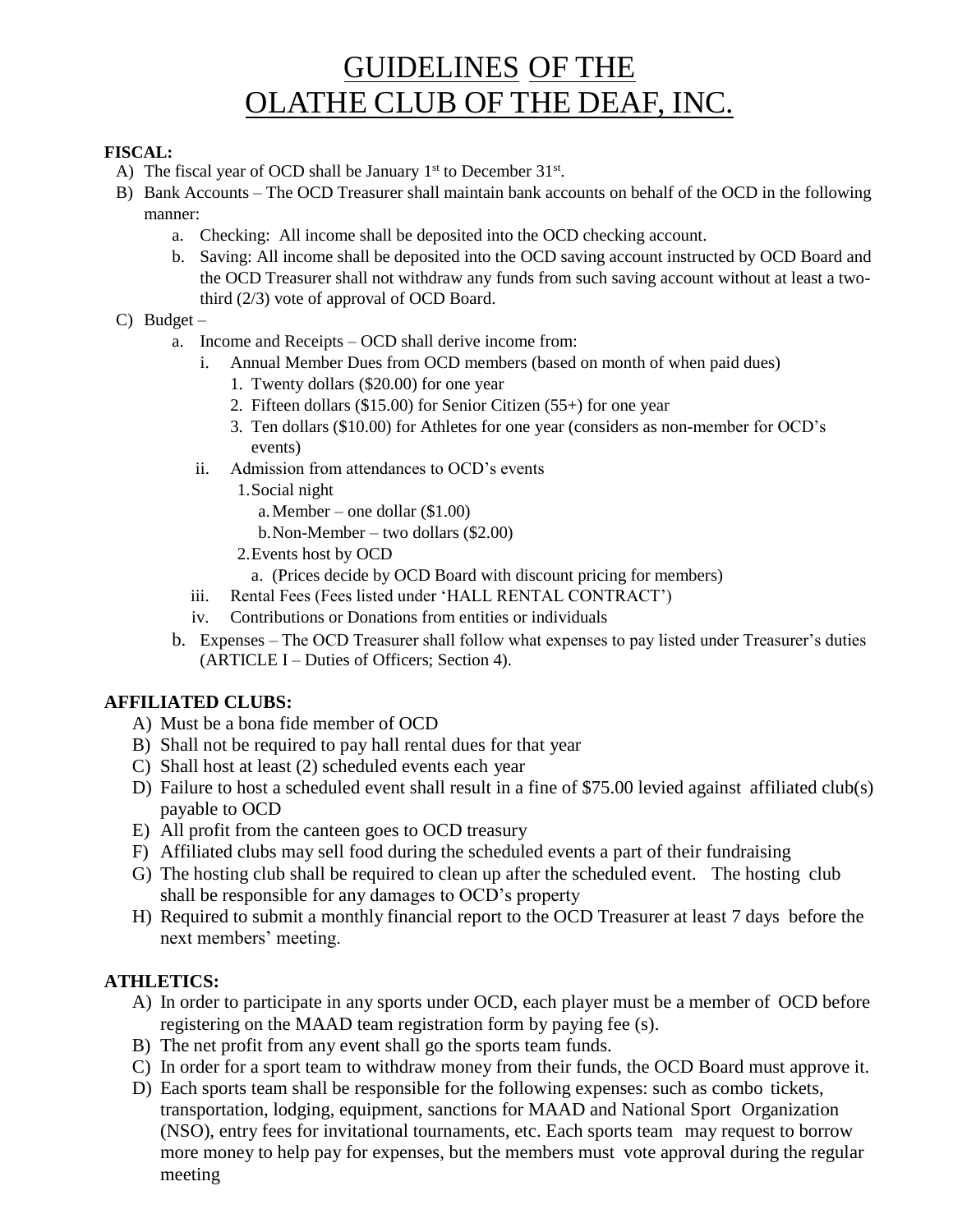- E) OCD shall be responsible for paying the team entry fee for MAAD tournaments.
- F) OCD Sport teams can include the flyers in the OCD Newsletter at no charge to promote their fundraising events.
- G) To withdraw the funds from the Sports Fund, they shall ask the OCD Board to make a motion at the Board meeting.
- H) Officers shall not play sport for outside team other than OCD as long OCD has a team.

## **HALL RENTAL CONTRACT:**

- A) The Social Events Director is the contact person for the following:
	- 1) Hall rental and be responsible for it
	- 2) Social event scheduling
- B) The rental fees for using OCD from Sunday through Friday from 8:00 am to 5:00 pm and from 5:00 pm to midnight, and Saturday from 8:00 am to 5:00 pm are as follows:
	- 1) \$75.00 for using the Hall (Member \$65.00)
	- 2) \$95.00 for using the Hall and Kitchen (Member \$85.00)
	- 3) A deposit of \$100.00 is required (separate check)
- NOTE: Hen's Club and Senior Citizens are waived from the increased costs. The rental fees are \$45 for using the Hall and Kitchen.
- C) The rental fees for using OCD Hall on Saturday (5:00 pm to midnight), with members' approval, are as follows:
	- 1) \$150.00 for using Hall and Kitchen (Member \$140.00)
	- 2) A deposit of \$100.00 is required (separate check)
- D) The rental fees for using OCD Hall by hourly is \$20.00 (Member \$15.00) per hour up to 3 hours for meetings only ( A deposit of \$50.00 is required)
- E) Renter's rules as follows:
	- 1) Responsible in keeping the Hall and Kitchen (if rented) clean
	- 2) Responsible in cleaning up the Hall and Kitchen (if rented) after the event
	- 3) Failure to clean up the event and/or damage to OCD property will result in losing the deposit of \$100.00
	- 4) Responsible to pay for the damages that exceed \$100

## **HOUSE RULES:**

- A) No sitting on tables or the back of the chairs are allowed
- B) Children Parents or Guardians must accompany children
- C) OCD is not responsible for accidents involving children
- D) OCD Hall will close at or before 2:00 am
- E) NO drinks are to be brought into or taken from the Hall
- F) No smoking is permitted in the OCD Hall
- G) No washing of dishes is permitted in both bathroom sinks
- H) The checkbook shall be kept in the OCD office at all times. If needed, it shall be returned back to office after use
- I) No money may be brought home by any members
- J) At least one officer will be present during social nights.
	- 1) If less than 10 people are present, OCD will close at 10:00 pm because of liability, utilities, and emergency.
	- 2) Make the final decision based on potential inappropriate behavior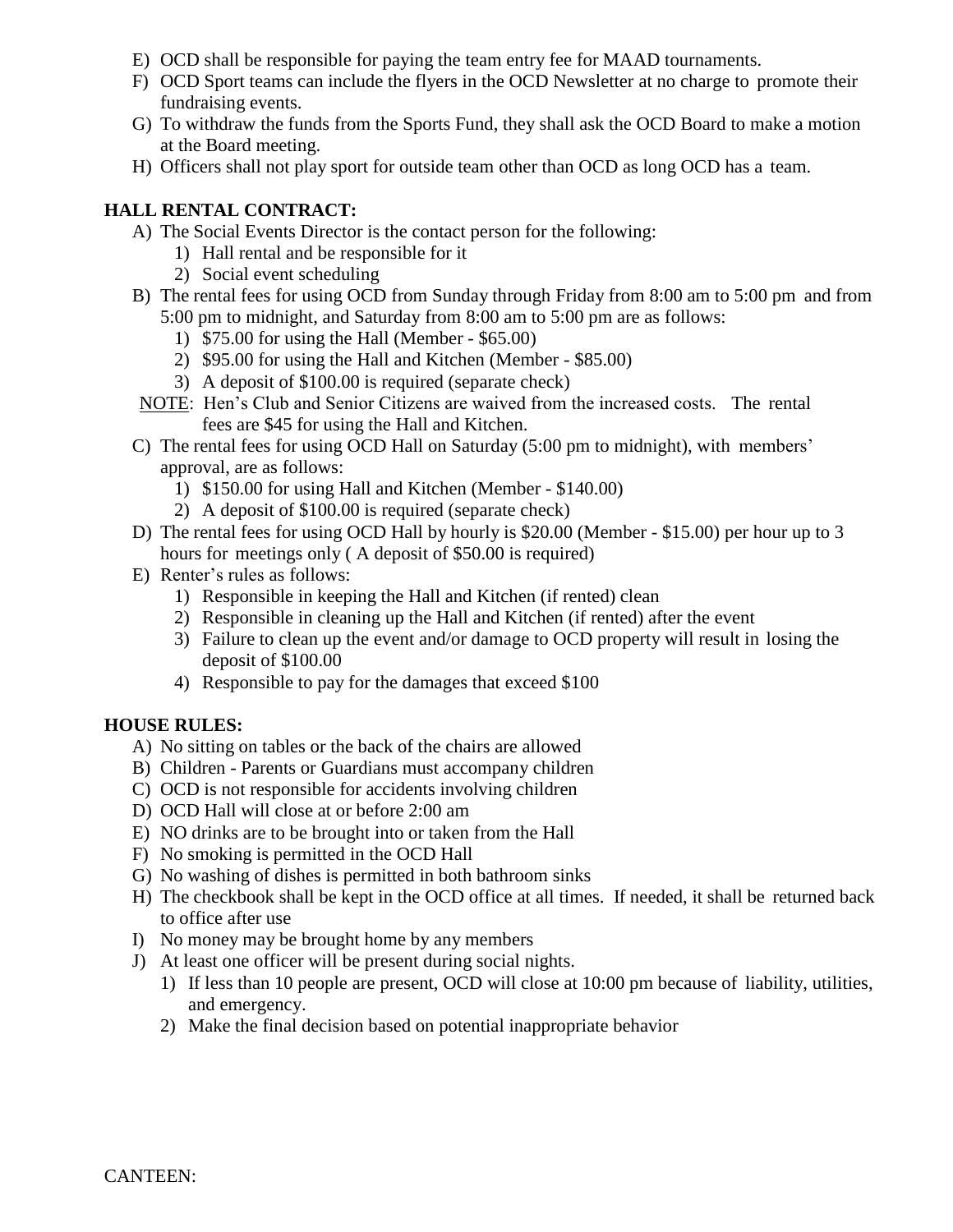- A) The operation of the Olathe Club of the Deaf's Canteen is to be in the hands of the Canteen Manager, who is appointed by the President, and he/she is responsible to the President
- B) The Canteen Manager cannot be one of the officers on board.
- C) The Manager may appoint assistants to help out in the canteen with a recommended minimum of two (2) to maximum of five (5) people
- D) All assistants must be familiar with the operation of the cash register, and they alone are to operate the cash register at all times
- E) The Manager is responsible for the purchases/orders of the food and drinks to be sold in the canteen
- F) Sales receipts must accompany all purchases of food and drinks from suppliers. This must be checked by a member of the club, preferably one of the officers, and signed to show that the purchases have been brought into the canteen
- G) The Manager shall determine the selling price of all items sold in the canteen. These prices shall reflect a reasonable profit to the club
- H) All money shall be removed from the cash register each night the canteen is open for business. Fifty dollars (\$50.00) in change to be "hidden" and the extra money is to be kept together until audit time each weekend. The cash register drawer is to be left open to prevent damage in case of any burglars entering the Hall
- I) During OCD's regular meeting, a monthly "profit or loss" statement must be prepared. It is to show all purchases and all sales. Purchases are to be verified by receipts and sales by cash register or by count registered mechanically.
- J) The Manager is solely responsible for the accuracy of the monthly profit and/or loss statement. It is acceptable to expect a small discrepancy in figures but a large loss will call for an explanation from the manager.
- K) Up to three (3) members to work in canteen and cannot be spouses, be related, or in any relationship.
- L) Canteen committee and volunteers should not pay admission for the night they work. When canteen worker is released from his/her duty, this person either can leave the premise or pay the admission to stay.

## SOCIAL EVENTS:

- A) Must contact the Social Events Director for making the social event reservation
- B) If for some reason, the social event needs to be canceled, the Social Events Director must be notified at least one week advance
- C) Failure to notify the Social Events Director at least one week in advance will result in fine of \$75.00
- D) The New Year's Eve Party, Halloween Party, Christmas Party, and Homecoming Party will be reserved for OCD only.
- E) An event committee shall decide the admission fee with approval from OCD board members
- F) The admission fee shall be extended until the social event is over
- G) Any fundraising dinner before Olingo must be approved by members in previous month's regular meeting.
- H) Olingo games on 2nd weekend of every month.